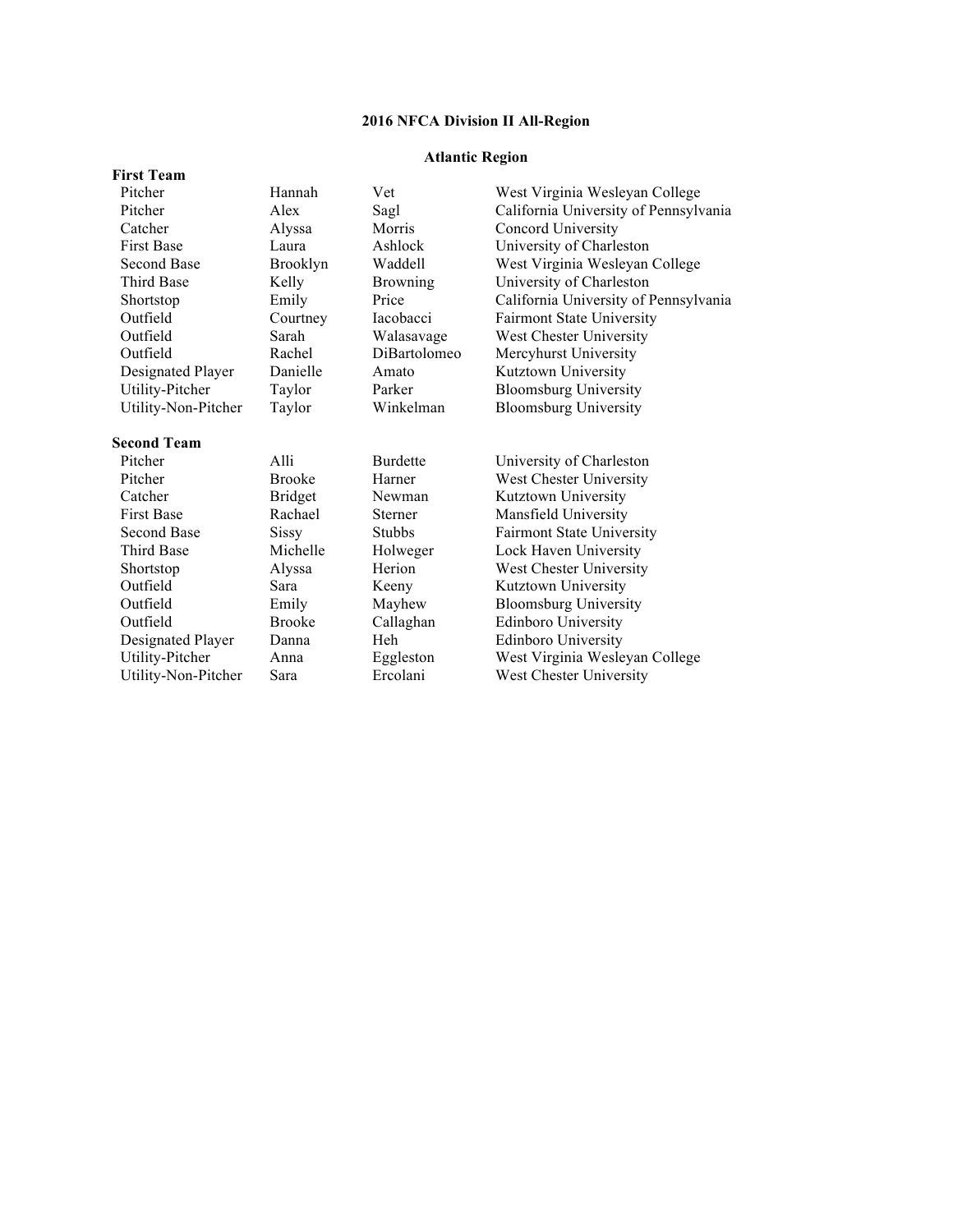# **Central Region**

| <b>First Team</b>   |               |            |                                        |
|---------------------|---------------|------------|----------------------------------------|
| Pitcher             | Coley         | Ries       | Minnesota State University, Mankato    |
| Pitcher             | Emmie         | Robertson  | Pittsburg State University             |
| Catcher             | Shannon       | Daly       | University of Sioux Falls              |
| <b>First Base</b>   | Kate          | Ruwe       | University of Nebraska at Kearney      |
| <b>Second Base</b>  | Jessica       | Simmons    | Southeastern Oklahoma State University |
| <b>Third Base</b>   | Katie         | Klosterman | Missouri Western State University      |
| Shortstop           | Morgan        | Heard      | University of Central Oklahoma         |
| Outfield            | <b>Brooke</b> | Goad       | Southern Arkansas University           |
| Outfield            | Lexie         | Loos       | Wayne State College (Nebraska)         |
| Outfield            | McKenzie      | Paap       | Minnesota State University, Mankato    |
| Designated Player   | Ashlyn        | White      | Henderson State University             |
| Utility-Pitcher     | Jalissa       | Gum        | Arkansas Tech University               |
| Utility-Non-Pitcher | Taylor        | Davis      | East Central University                |
| <b>Second Team</b>  |               |            |                                        |
| Pitcher             | Kimmy         | Beasley    | Southern Arkansas University           |
| Pitcher             | Kayce         | Wooldridge | Northeastern State University          |
| Catcher             | Maggie        | Kadrlik    | Augustana University (South Dakota)    |
| <b>First Base</b>   | Carli         | Jones      | University of Central Oklahoma         |
| <b>Second Base</b>  | Alex          | Edinger    | Arkansas Tech University               |
| <b>Third Base</b>   | McKenzie      | Rice       | University of Arkansas, Monticello     |
| Shortstop           | Sarah         | Kennedy    | Augustana University (South Dakota)    |
| Outfield            | Carly         | Peterson   | Augustana University (South Dakota)    |
| Outfield            | Lexi          | Watson     | University of Central Oklahoma         |
| Outfield            | Morgan        | Rathmann   | Missouri Western State University      |
| Designated Player   | Taylor        | Hamilton   | Missouri Western State University      |
| Utility-Pitcher     | Jacqueline    | Flood      | <b>Upper Iowa University</b>           |
| Utility-Non-Pitcher | Keirsten      | Seahorn    | Henderson State University             |
|                     |               |            |                                        |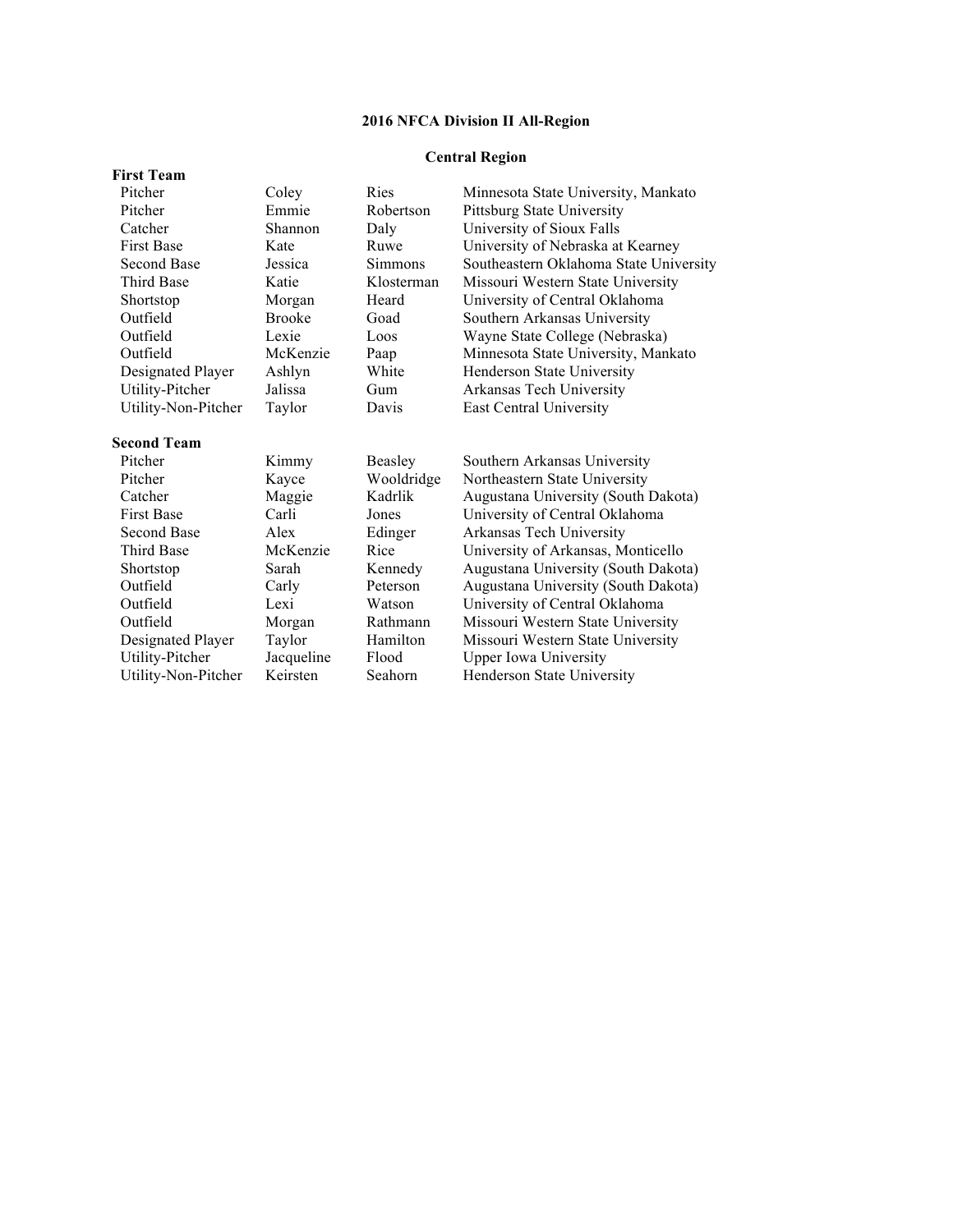## **East Region**

| <b>First Team</b>   |                |                  |                                   |
|---------------------|----------------|------------------|-----------------------------------|
| Pitcher             | Amber          | Padilla          | Caldwell University               |
| Pitcher             | Samantha       | Esque            | Post University                   |
| Catcher             | Marissa        | Monasseri        | Caldwell University               |
| <b>First Base</b>   | Kat            | Zabielski        | New York Institute of Technology  |
| Second Base         | Nicole         | Camera           | Adelphi University                |
| <b>Third Base</b>   | <b>Brenna</b>  | Martini          | Adelphi University                |
| Shortstop           | Courtney       | Case             | Le Moyne University               |
| Outfield            | Tracey         | <b>Balinskas</b> | Molloy College                    |
| Outfield            | Maureen        | Hannan           | Southern New Hampshire University |
| Outfield            | Amy            | Hickman          | Caldwell University               |
| Designated Player   | Surina         | Sandhu           | Pace University                   |
| Utility-Pitcher     | Haley          | Currie           | Merrimack University              |
| Utility-Non-Pitcher | <b>Brielle</b> | Reighn           | Caldwell University               |
| <b>Second Team</b>  |                |                  |                                   |
| Pitcher             | Hannah         | Olshevski        | Long Island University Post       |
| Pitcher             | Ashley         | Martin           | Long Island University Post       |
| Catcher             | Julia          | Seader           | Long Island University Post       |
| <b>First Base</b>   | Gianna         | Gatto            | Dowling College                   |
| Second Base         | Tori           | Duquette         | New York Institute of Technology  |
| <b>Third Base</b>   | Kayla          | Kresley          | Post University                   |
| Shortstop           | Ashley         | Lew              | Pace University                   |
| Outfield            | Jennifer       | Palase           | New Haven University              |
| Outfield            | Christine      | Pantages         | New York Institute of Technology  |
| Outfield            | Krista         | King             | Adelphi University                |
| Designated Player   | Samantha       | Klem             | Holy Family University            |
| Utility-Pitcher     | Kirsten        | Wilson           | <b>Bloomfield College</b>         |
| Utility-Non-Pitcher | Amber          | Butenhoff        | New York Institute of Technology  |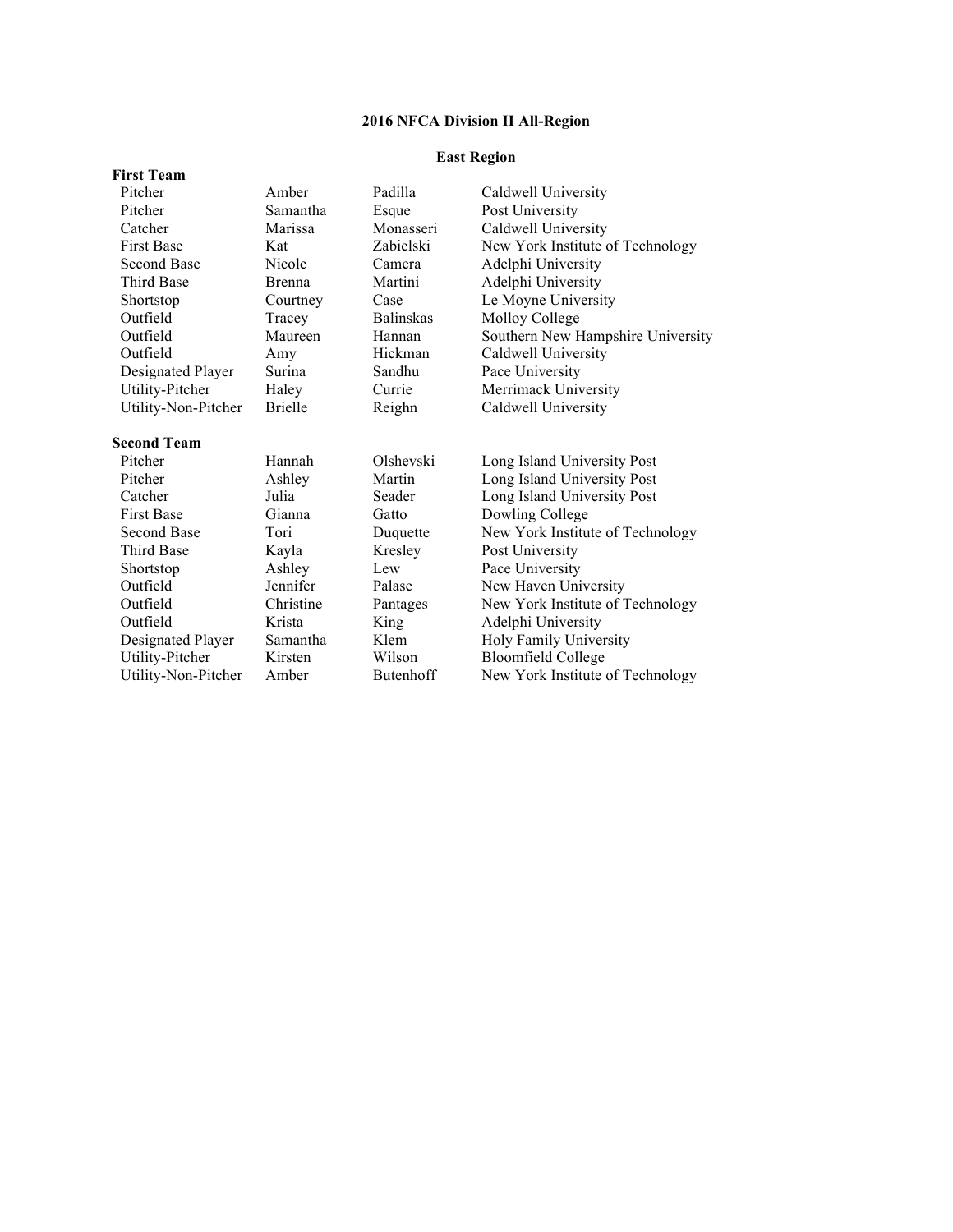## **Midwest Region**

| <b>First Team</b>   |               |                |                                   |
|---------------------|---------------|----------------|-----------------------------------|
| Pitcher             | Morgan        | Foley          | University of Indianapolis        |
| Pitcher             | Hannah        | Perryman       | University of Missouri St. Louis  |
| Catcher             | Haley         | Hodges         | University of Southern Indiana    |
| <b>First Base</b>   | Jennifer      | Moore          | Ashland University                |
| Second Base         | <b>Brooke</b> | Bernard        | William Jewell College            |
| <b>Third Base</b>   | Jade          | McGarr         | Wayne State University (Michigan) |
| Shortstop           | Taylor        | Kline          | Ohio Dominican University         |
| Outfield            | Christa       | Reisinger      | Truman State University           |
| Outfield            | Jenna         | Cairo          | Lewis University                  |
| Outfield            | Kristen       | Lucas          | Wayne State University (Michigan) |
| Designated Player   | <b>Brooke</b> | Gajewski       | McKendree University              |
| Utility-Pitcher     | Lyndsay       | <b>Butler</b>  | Wayne State University (Michigan) |
| Utility-Non-Pitcher | Natalie       | Lalich         | University of Indianapolis        |
| <b>Second Team</b>  |               |                |                                   |
| Pitcher             | Chelsea       | McManaway      | University of Findlay             |
| Pitcher             | Haley         | Fagan          | Trevecca Nazarene University      |
| Catcher             | Kaylie        | Rhynard        | Grand Valley State University     |
| <b>First Base</b>   | Rachel        | Hastings       | McKendree University              |
| <b>Second Base</b>  | Katie         | Kelly          | University of Indianapolis        |
| <b>Third Base</b>   | Bailey        | Darwin         | Ferris State University           |
| Shortstop           | Alex          | Stupek         | University of Missouri St. Louis  |
| Outfield            | Bekah         | Kastning       | Hillsdale College                 |
| Outfield            | Alexx         | Astorga        | Ferris State University           |
| Outfield            | Madison       | <b>Burgess</b> | Saginaw Valley State University   |
| Designated Player   | Ellie         | <b>Balbach</b> | Grand Valley State University     |
| Utility-Pitcher     | Ally          | Foster         | <b>Bellarmine University</b>      |
| Utility-Non-Pitcher | Katie         | Chryssofos     | Salem International University    |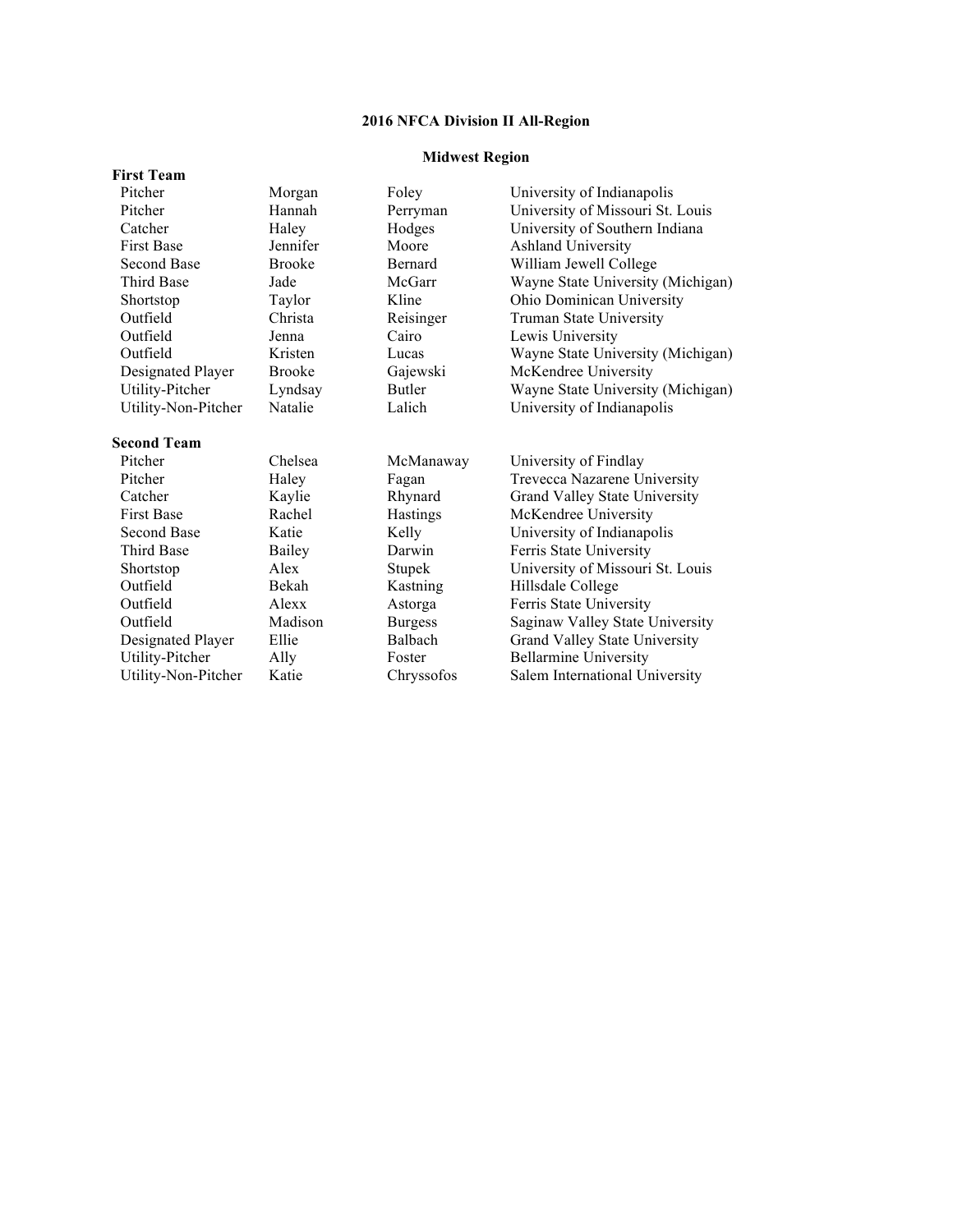# **South Region**

| Stephanie     | Adkins         | Saint Leo University                 |
|---------------|----------------|--------------------------------------|
| Hillary       | Carpenter      | University of North Alabama          |
| Emily         | Dagnan         | Lee University                       |
| Brooklynn     | Clark          | University of North Alabama          |
| Raquelli      | <b>Bianco</b>  | Embry-Riddle Aeronautical University |
| Kaitlyn       | Bannister      | University of Alabama in Huntsville  |
| Reagan        | Tittle         | University of North Alabama          |
| Kaitlin       | Moore          | Delta State University               |
| Niki          | Cook           | <b>Shorter University</b>            |
| Racheal       | Heath          | Saint Leo University                 |
| Heather       | Robinson       | Valdosta State University            |
| Kalyn         | Chapman        | University of West Florida           |
| Rhiannon      | Sassman        | University of West Florida           |
|               |                |                                      |
| Caitlin       | Calhoun        | Valdosta State University            |
| Alana         | Tabel          | Saint Leo University                 |
| Kristen       | Qualls         | Mississippi College                  |
| Kiley         | Rusen          | Valdosta State University            |
| <b>Brooke</b> | Samios-Uy      | Saint Leo University                 |
| Kameron       | Carter         | <b>Shorter University</b>            |
| Jule          | Kranz          | Rollins College                      |
| Courtney      | <b>Shields</b> | University of North Alabama          |
| Kassidy       | Tally          | Delta State University               |
| Kayla         | Ogle           | <b>Barry University</b>              |
| Lynsey        | Duncan         | <b>Barry University</b>              |
| Kassidy       | Simons         | Embry-Riddle Aeronautical University |
| Tiffany       | Osmanski       | Rollins College                      |
|               |                |                                      |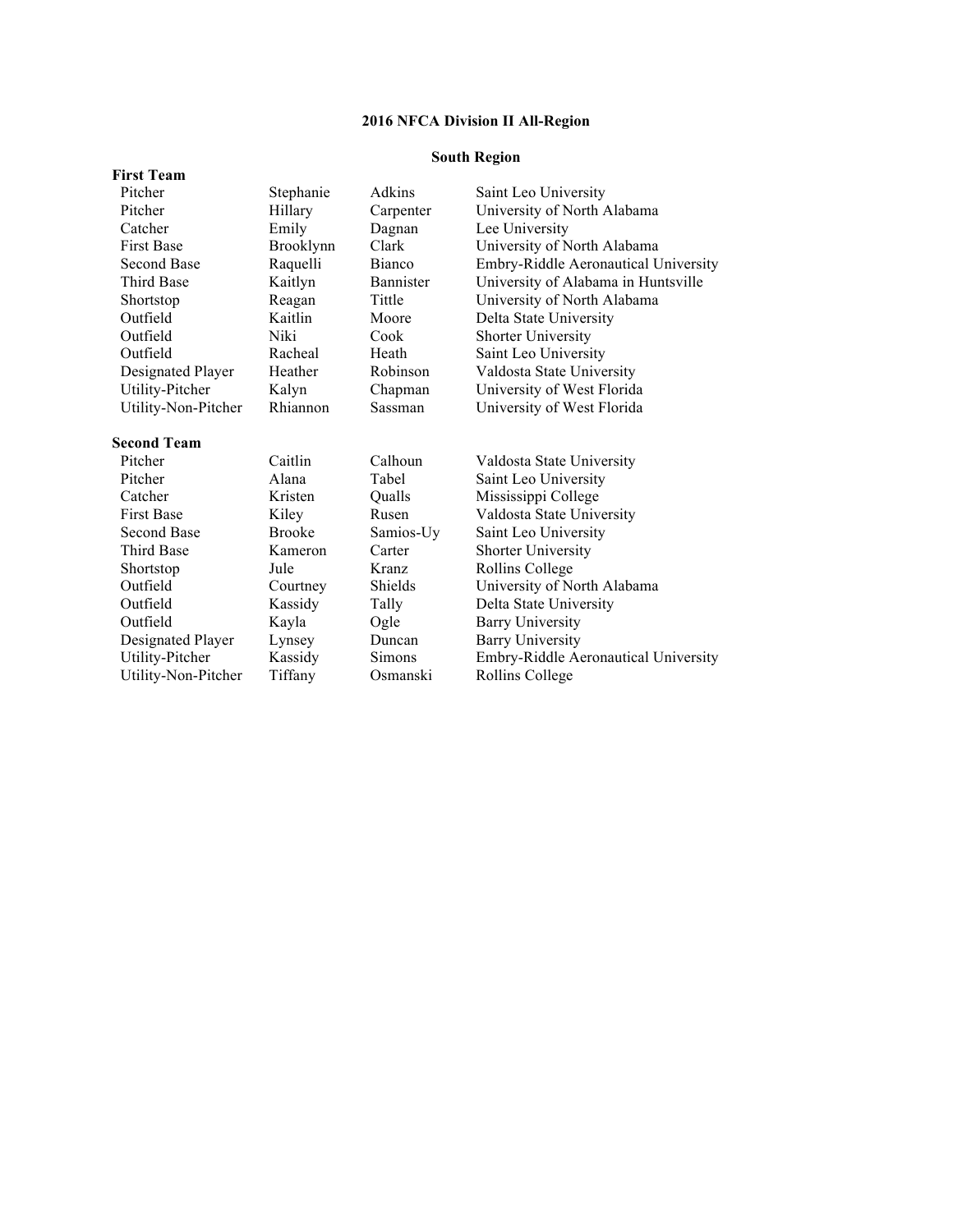# **South Central Region**

| <b>First Team</b>   |               |               |                               |
|---------------------|---------------|---------------|-------------------------------|
| Pitcher             | Kilee         | Halbert       | West Texas A&M University     |
| Pitcher             | Tori          | Bayer         | West Texas A&M University     |
| Catcher             | Lacey         | Taylor        | West Texas A&M University     |
| <b>First Base</b>   | Sydney        | Wellmann      | St. Mary's University         |
| <b>Second Base</b>  | Charlotte     | Romero        | Colorado Christian University |
| <b>Third Base</b>   | Morgan        | Colburn       | Lubbock Christian University  |
| Shortstop           | Makayla       | Kovac         | Colorado Mesa University      |
| Outfield            | Tealey        | Farquhar      | Texas Woman's University      |
| Outfield            | <b>Brooke</b> | Hodgson       | Colorado Mesa University      |
| Outfield            | Hannah        | Farmer        | Colorado Christian University |
| Designated Player   | Macy          | Cox           | Regis University (Colorado)   |
| Utility-Pitcher     | Kenedy        | Urbany        | Angelo State University       |
| Utility-Non-Pitcher | <b>Baylee</b> | <b>B</b> oren | Colorado Mesa University      |
| <b>Second Team</b>  |               |               |                               |
| Pitcher             | <b>Brandy</b> | Marlett       | Angelo State University       |
| Pitcher             | Tayler        | Hall          | Chadron State College         |
| Catcher             | Zoe           | Pakes         | Colorado Mesa University      |
| <b>First Base</b>   | Molly         | Davison       | Lubbock Christian University  |
| <b>Second Base</b>  | Alex          | Dufour        | Colorado Mesa University      |
| <b>Third Base</b>   | Katelyn       | Vinson        | Midwestern State University   |
| Shortstop           | Stacey        | Ramirez       | West Texas A&M University     |
| Outfield            | Haley         | Howerton      | Midwestern State University   |
| Outfield            | Ashley        | Hardin        | West Texas A&M University     |
| Outfield            | <b>Breezy</b> | McComas       | Cameron University            |
| Designated Player   | Raynelle      | Nash          | St. Mary's University         |
| Utility-Pitcher     | Sonora        | Zukerman      | Cameron University            |
|                     |               |               |                               |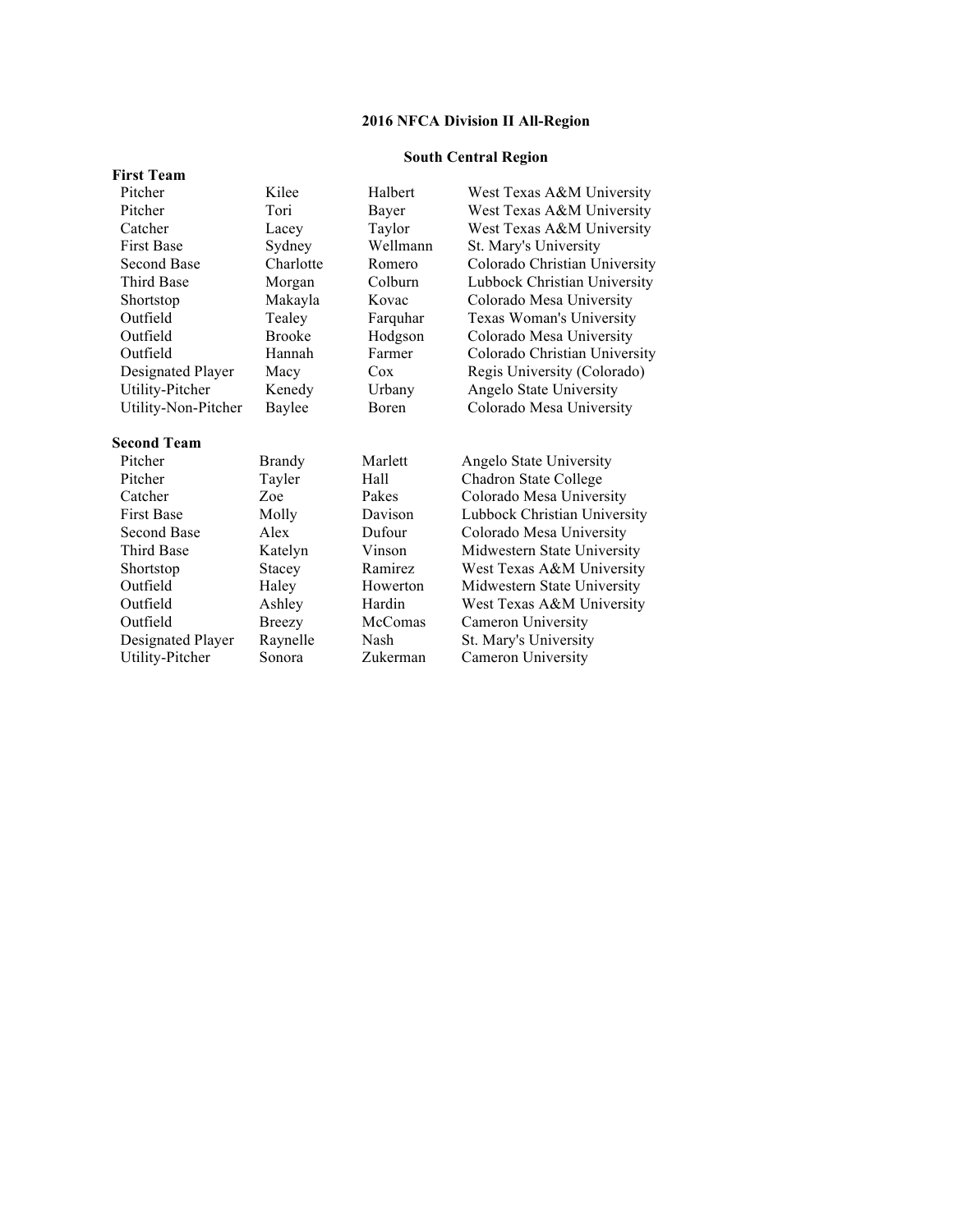# **Southeast Region**

| <b>First Team</b>   |           |                 |                                          |
|---------------------|-----------|-----------------|------------------------------------------|
| Pitcher             | Courtney  | Poole           | University of North Georgia              |
| Pitcher             | Carley    | Tysinger        | Catawba College                          |
| Catcher             | Taylor    | Laskey          | Wingate University                       |
| <b>First Base</b>   | Hannah    | Reppert         | <b>Armstrong State University</b>        |
| <b>Second Base</b>  | Meredith  | Heyer           | University of North Georgia              |
| <b>Third Base</b>   | Hayley    | Tierce          | Georgia Southwestern State University    |
| Shortstop           | Madison   | Carter          | Lenoir-Rhyne University                  |
| Outfield            | Stephanie | <b>Hartness</b> | University of North Georgia              |
| Outfield            | Kelsey    | Vining          | University of Montevallo                 |
| Outfield            | Kelsey    | Akers           | University of Mount Olive                |
| Designated Player   | Jordan    | Wilson          | Wingate University                       |
| Utility-Pitcher     | Jane      | Trzaska         | <b>Armstrong State University</b>        |
| Utility-Non-Pitcher | Mellena   | Helms           | Wingate University                       |
| <b>Second Team</b>  |           |                 |                                          |
| Pitcher             | Tori      | <b>Bates</b>    | <b>Armstrong State University</b>        |
| Pitcher             | Darby     | Stanford        | Young Harris College                     |
| Pitcher             | Carly     | Lewis           | Georgia College & State University       |
| Catcher             | Cailah    | <b>Niles</b>    | Anderson University (SC)                 |
| <b>First Base</b>   | Faith     | Flanders        | Georgia College & State University       |
| Second Base         | Elayna    | Siebert         | Carson-Newman University                 |
| <b>Third Base</b>   | Jordin    | Phillips        | Lenoir-Rhyne University                  |
| Shortstop           | Vada Blue | Sherrill        | Pfeiffer University                      |
| Outfield            | Erin      | Boone           | Lenoir-Rhyne University                  |
| Outfield            | Abbey     | Walters         | University of North Carolina at Pembroke |
| Outfield            | Sarah     | Montei          | University of South Carolina Aiken       |
| Utility-Pitcher     | Maude     | McCourry        | Newberry College                         |
| Utility-Non-Pitcher | Jennifer  | Moose           | Lincoln Memorial University              |